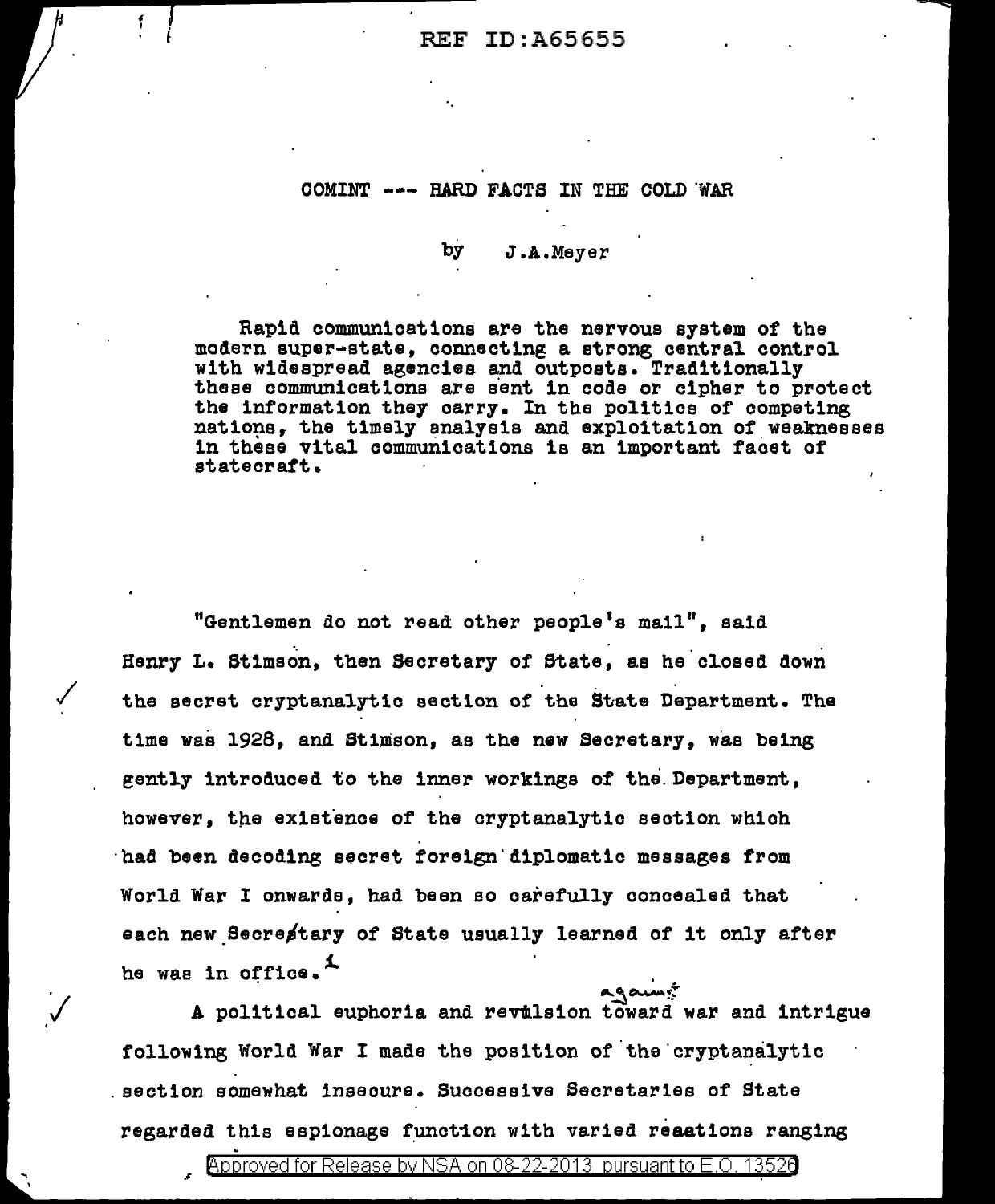from shock and disapproval, or feelings of moral conflict at trying to pry into the state secrets of brother nations while , ---- ~~""''1 pubi1cly advocating good will --- to businesslike rationa11zat1on of this as a neccessary diplomatic function.<sup>2</sup>

 $\sqrt{\frac{1}{2}}$ 

/

Stimson did not rationalize. Ha took direct action; disolved the section, fixxdxxkexxxxxxxxx and fired the people. a purge intended to restore honor to international politics. As a result, the head cryptanalyst H.O.Yardley, seeing the work of more than a decade sudden1y terminated, wrote a book, "The Black Chamber", in which he revealed many incidents of the World War I code breaking in which he had taken part, and in the later part of the book, described in clinical detail the action of the section during the Naval Diaarmenent Conference of 1922, in which the U.S. and Japanese governments had negotiated Japanese naval tonnage. To authenticate his narrative, Yardley included verbatim decipherments of the messages passed.between Tokyo and the de**regation in Washington, with a running commentary on the** way the American statesmen, knowing the instructions and terms of reference of the Japanese delegation --- bargained sharply to reduce the Japanese fleet to the smallest size Tokyo would stand for. This Naval Conference was hailed as a great diplomatic success for the U.S.

Yardley's book, published in 1929, was so convincing that the Japanese government, in an enraged protest, expanded their naval power, justifying this as a moral right after the way the ... unscrupulous American government had tricked them. Cryptanalysis,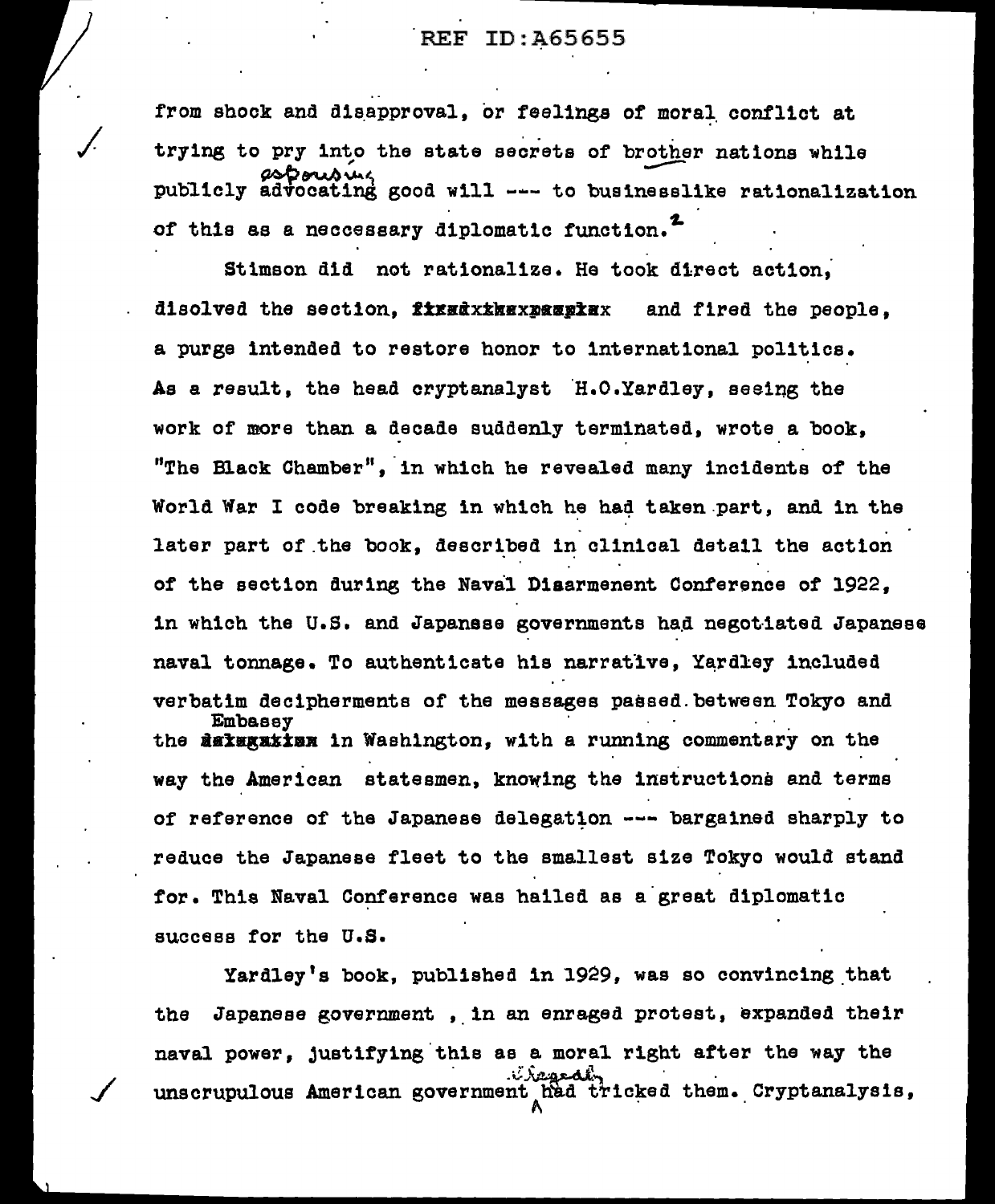the art of coda breaking, suddenly grew in the public and political mind from a distasteful and somewhat sneaky habit, not mentioned in the best circles, to a dangeroua political weapon--- which might boomerang. $^+$ 

The ethical and political repercussions of reading other people's mail had occurred earlier, in England, during World War I, when Capt. R. Hall, Director of Naval Intelligence for the Admiralty, intercepted correspondence from German agents in Britain which was being sent to contacts in neutral countries through His Majesty's mails. Interfering with the mail was  $11$ legal, so Hall, acting largely on his own authority, set up a mail reading section, and insulated this activity from other branches of the government.

When his unofficial tampering was discovered, Hall was threatened with trial and prison, but he argued the practical auuiu<br>**3** 年. urgency of the action, and 'the function was lega1ized.

 $\mathbf{F}$ ven earlier, in  $18$ , a secret British organization known as the Office of the Decypherer, a code breaking section of , was subjected to publicity, and abandonned as the scapegoat in an era of publicized political idealism.<sup>4</sup>

Wiretapping is another method of intercepting messages, publicized but not approved.

T Cryptanalysis went underground· in the U.S. after the Stimson incident. The U.S.Army Signal Corps had a small section which kept the torch burning during the 1930's, but the existence of this group was not made known through all branches of the government. Signal Corps· cryptanalysis produced the vital "Magic" intelligence of 1941.5 In 1940 Stimson, as Secretary of War, had to authorize the expansion of the Signal Corps effort, which he did with mixed feelings.  $\bullet$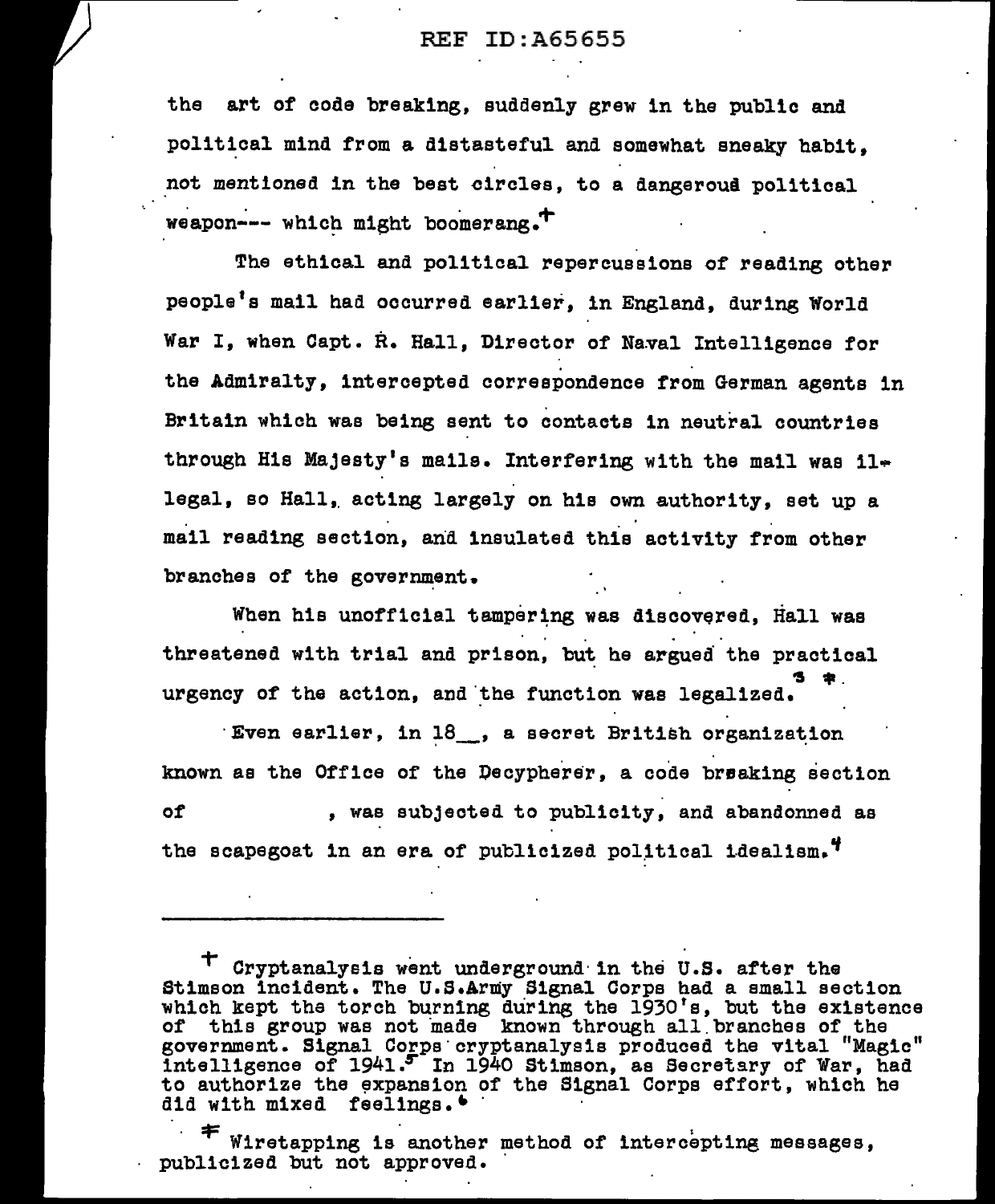loll treasure Stimson's action then was just a repeat of an earlier pattern; the secret function begun to meet an emergency and continued to assist the state in its policies. was condemned as a gesture of good faith. The political repercussions of Yardley's book were eye opening, , but the ideal persistedworld peace must be sought in mutual trust and respect between nations, not cynical and ruthless opportunism. Politics or not. there are some things that gentlemen do not do.<sup>+</sup>

The Ethics of Informal Espionage

Thia curious distaste for reality imlustrated above derives from the supposition that foreign affairs are carried out by cone of the businessmen and gentlemen, and that the gentlemanly cope, which forbids cheating, can be applied. In practical terms this means that espionage and aggressive methods of getting intelligence are bad form, whereas many activities quite like espionage are legal and approved, and the information they supply may be used with clear conscience. In fact, there is no dichotomous seperation between diplomacy and intelligence, the rules for both are inexact and blurred by outlook.

+ Even the use of codes and ciphers for normal diplomatic communications has been regarded with disfavor.<sup>9</sup> One of the important advantages of diplomatic recognition of the USSR by the U.S. and Canada, was the authorization of coded messages. 10

<sup>≭.</sup> Von Papen: "What do you think the British would do if one of our people made them a comparable offer?"

Moyzisch: "I think they'd undoubtedly accept it, sir. In<br>time of war no nation could afford to turn down such a proposition. In peacetime it would probably be better diplomatic business to do the gentlemanly thing and inform the British Ambassador rather than get involved with stolen documents. But in time of war, sir..." \$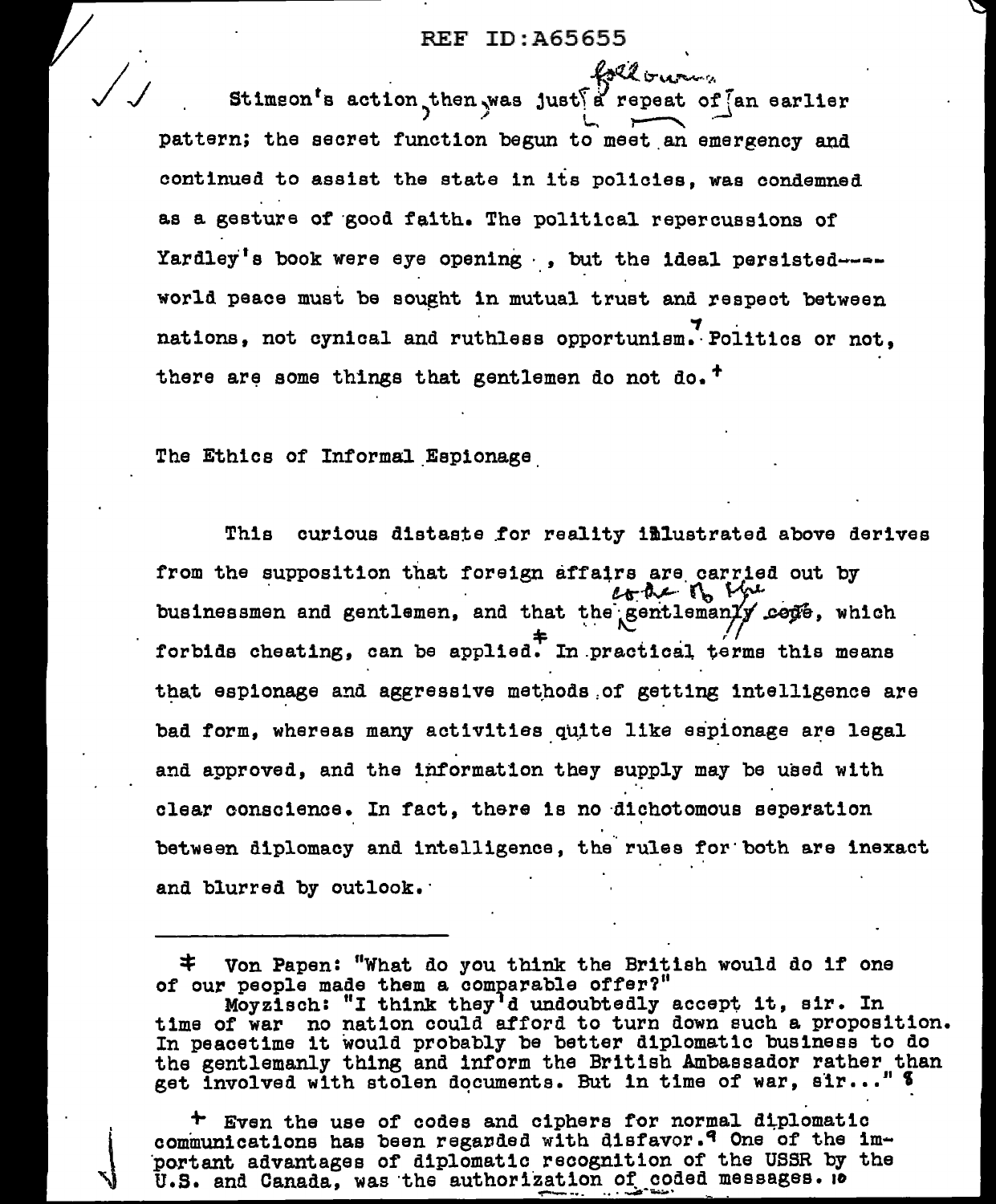Intelligence is an institution as old as politics and war. It consists of knowing as much as possible about the opponent. his habits, resources and intentions, a reasonable aim in war. politics, business or personal affairs. The conventional forms are agent intelligence, information gathered by and from people. which in earliest times took the form of scouting parties. interrogation of prisoners, and planting spies in the enemy camperate and communications intelligence (shortened by usage to comint) which. after the invention of signalling and writing, involved interception and reading of messages.

The gentlemanly view of such activities. of is that they violate the rules of the game, and while a military organization might. a wartime neccessity, hastily indulge in some of these pracaa tices, no statesman would condone and support them during peacetime. Gathering information on foreign countries is allright as long as the the methods are above board, simply a matter of being well informed, but espionage, pilfering secret information, and most especially peeking at other people's correspondence are definitely cheating.

Actually, there is an element of self deception in this. In the business world the use of agent intelligence is a time honored custim which has provoked the concept "Company Confidential" to shield new developments, and made company loyalty an important item of reputation. Marketing and technical information, rather than military and political details are the target, but the analogy persists.

An executive in a highly competitive industry would consider it of paramount importance to be well informed about the activities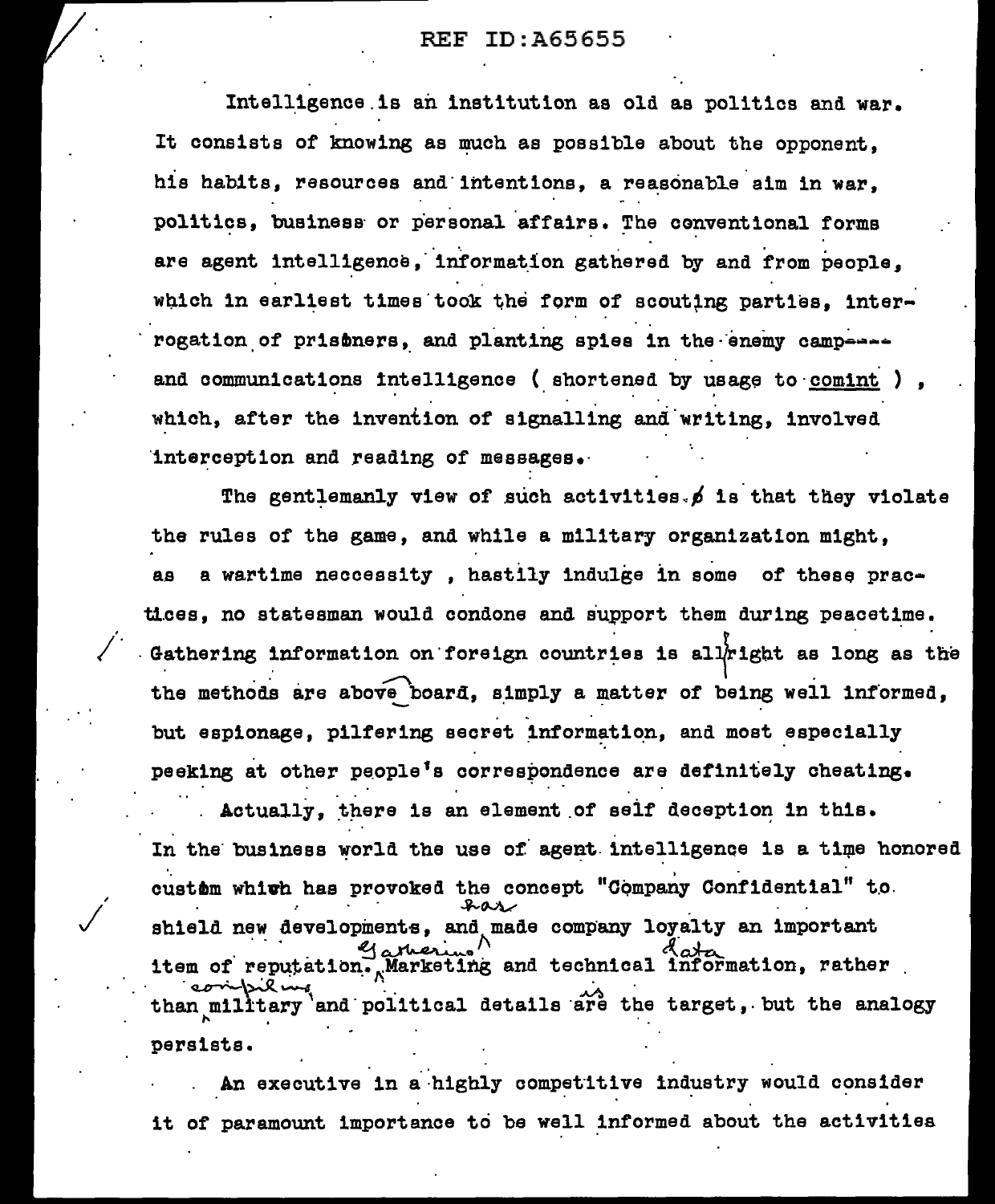and plans of his competitors, not only from published sources, but also from carefully sifted gossip and anecdotes gathered in Arely as tade or neutral situations like the golf course, cocktail bar, and national conference?

While the executive might not actually send spies to work for the opponents, corporation wives are a useful link, and professional friendships can often be used for discreet trading of information. The rewards for the agents are indirecty gifts, invitations and political favor, all skillfully disguised. For a really important information, the executive may attempt the master coupof bribing a key man to defect from a rival organization to his own, and he might rationalize this polite subversion by the argument that the competition was trying at least as hard.

This type of espionage is "safe", it is done informally and face to face, it is hard to trace and easy to deny, and the competitor, even if he knows what is going on, can never make a case of it, or force the issue. However, a deliberate act of aggression, such a raiding the competitor's locked files. or tapping his phone, or slitting open his mail is rather a different story, and besides the illegality and risk of discovery, the executive, no matter how ruthless and singleminded he is in trying to advance his organization and his own position, might, aside from the risk, consider this a contemptible way of doing business.<sup>+</sup>

<sup>+</sup> In 1933 Jacob Sterngluss, former GB chief in Afghanistan, came to the U.S. as an official of the Russian Red Cross. His speciic job consisted of organizing the theft of mail from the mailboxes of certain individuals. He arranged contacts with minor employees of Western Union, Commercial Cables, and RCA, with a view to intercepting telegrams, cables, and radiograms in which he was interested.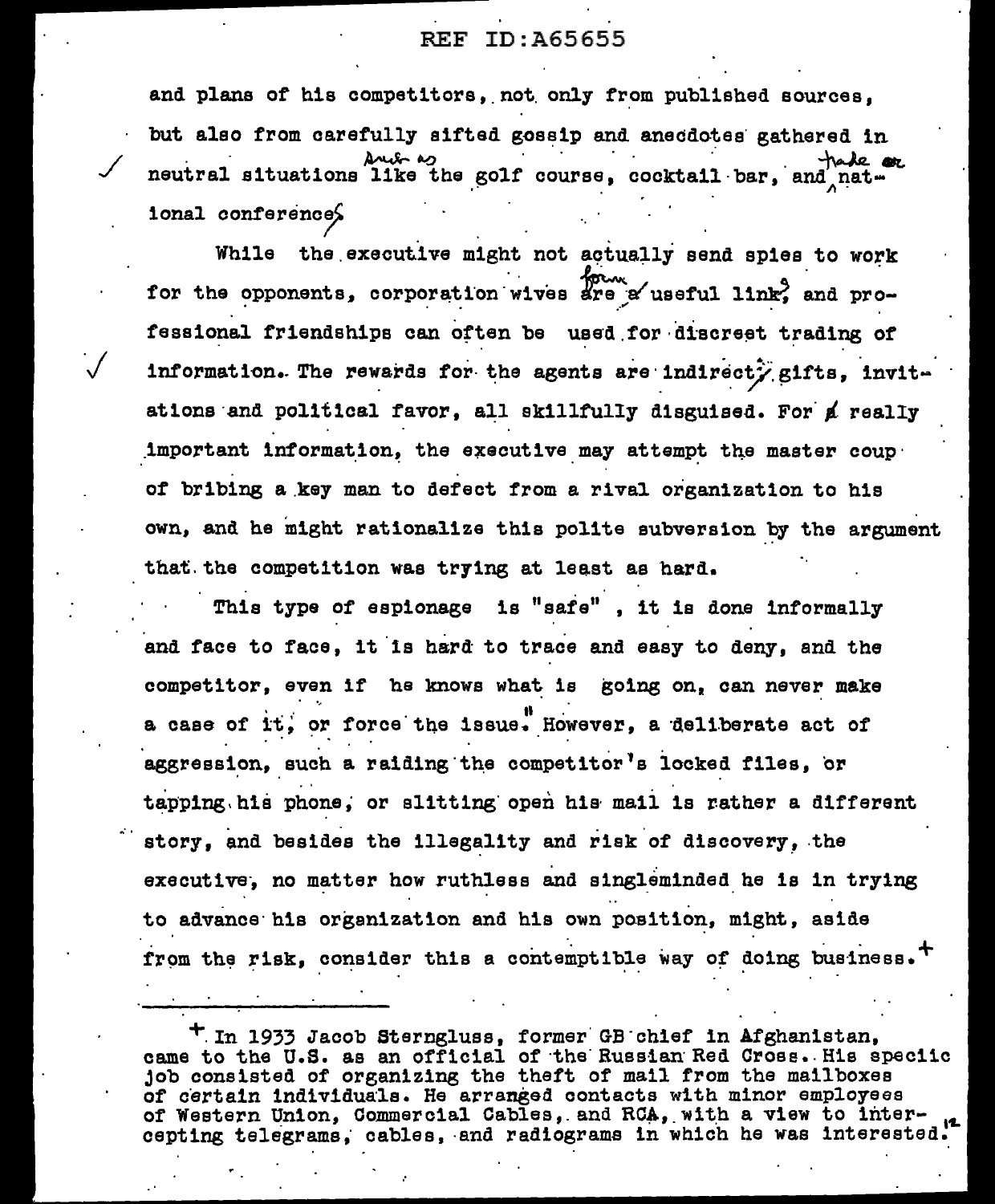So the folkway is established. the ethics of business and personal life, which accept informal espionage and apparently recoil at formal espionage as  $~\,$  an invasion of privacy, are projected into the aims and practices of foreign politics. $^{\top}$ 

Honor Among Nations

The statesman may prefer to avoid formal espionage for practical as well as moral reasons. Politics and the behavior of competing nations is infinitely more complicated than business or games, there is more at stake, and it is harder to determine whether a country is winning or losing since there is no simple scorecard or account ledger to consult. The most important ingredient for analysis of a political situation is information, plentiful, timely, and correct. Ignorance on any point is a dangerous weakness,

Diagnosing the play from the signals was not "cheating". it was "heads up football", because victory was highly prized. I

<sup>~</sup>Formal espionage is within the rules in competitive sports, particularly football, where the rtµ~s were altered pragmatically to legalize existing systems of espionage. Scouting games is rec-<br>ognized as a fair method of gathering information, but taking movies of the games, except on the home field, is disallowed. Pumping squad members for information about injuries is not de rigeur, although it is done. Remarkably, the style of play in football has changed as a result of communications intelligence. Thirty years ago the offensive team normally lined up at scrimmage,<br>and the quarterback called off a string of numbers which defined the play, and the starting signal. Shrewd defensive players were able, however, to "break" the system, and toward the end of the game the defense could recognize the play, and shift to meet the attack. Surprise was eliminated and the offense bogged down. Systems of encipherment were too cumbersome to use on the field. so the "huddle", originally derided as "ring around the rosy", was developed to simplify and protect the communications.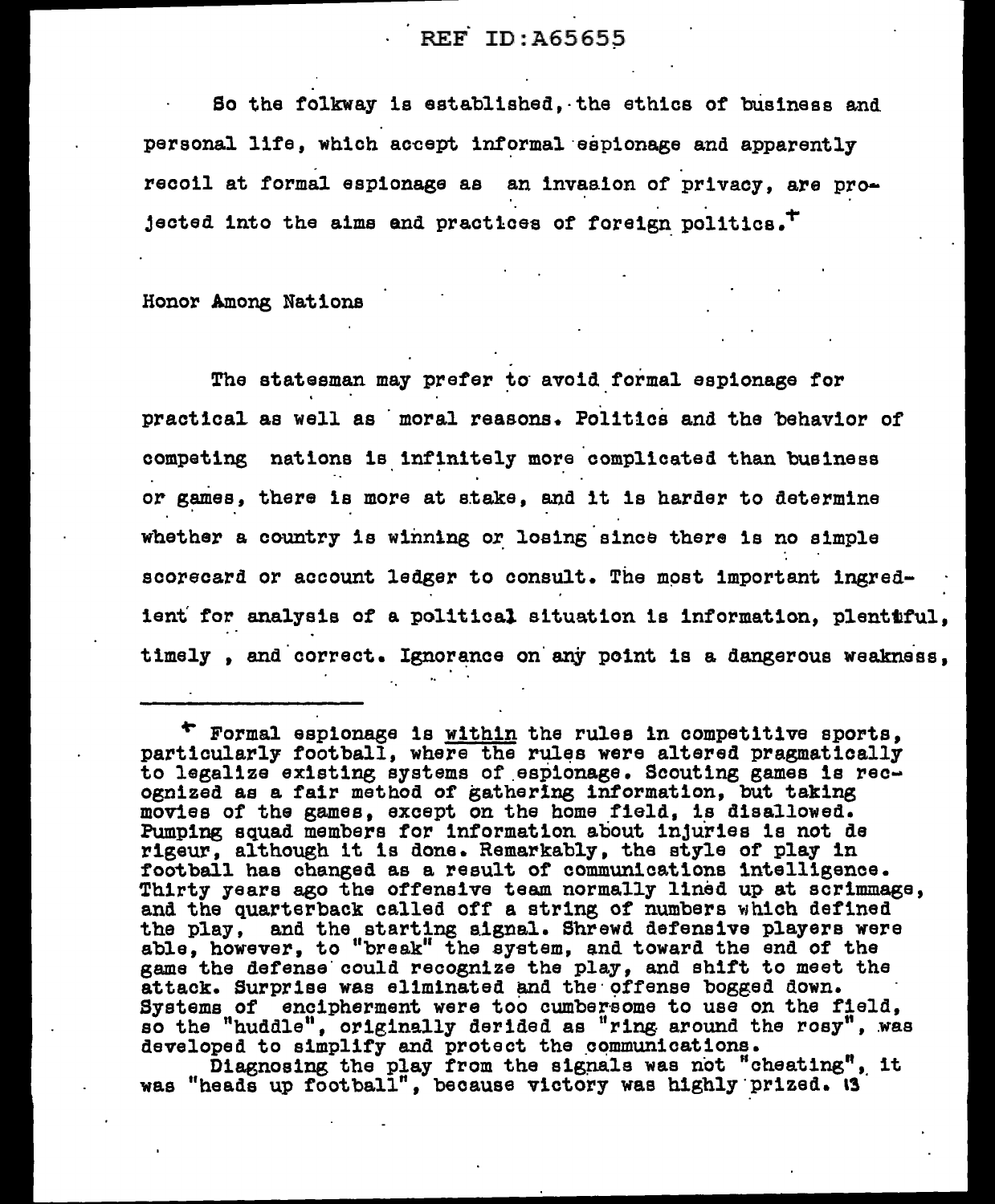since national policy depends upon what the government believes, <u>xnàxnatyaxxaxwatax</u> and naive scruples about methods of getting information may prove costly fetishes.

However, quite a lot of information can be gotten through informal channels. without the exertion and anxiety of extralegal activities. Formal espionage, buying information, setting up spy rings, bribing defectors, intercepting mail and reading secret communications---- these activities are outside the rules, outside the law, and distasteful to a good statesman, besides whith they are expensive and hazardous.

Information which is for sale must may be highly priced. and it must be verified before it can be believed. A spy ring is exceedingly difficult to organize. Years may be required to screen and select people who have the rare qualities that might enable them to function in an espionage system. A. Foote, in his "Handbook for Spies", discusses in detail the elaborate and thorough work required to, set up and operate a single ring in one country. The administration of the system is difficult once it is in operation, the financing is exceedingly tricky since individual agents may have to dispose of large amounts of cash without detailed accounting, and it is difficult to check the loyalties of all agents since they must blend into the system they are trying to penetrate. Security is a constant threat, and a few leaks, or some bad luck may disable a network that has taken years to construct. When a spy ring is unravelled, a diplomatic rift is certain, no matter how many reassuring lies are told----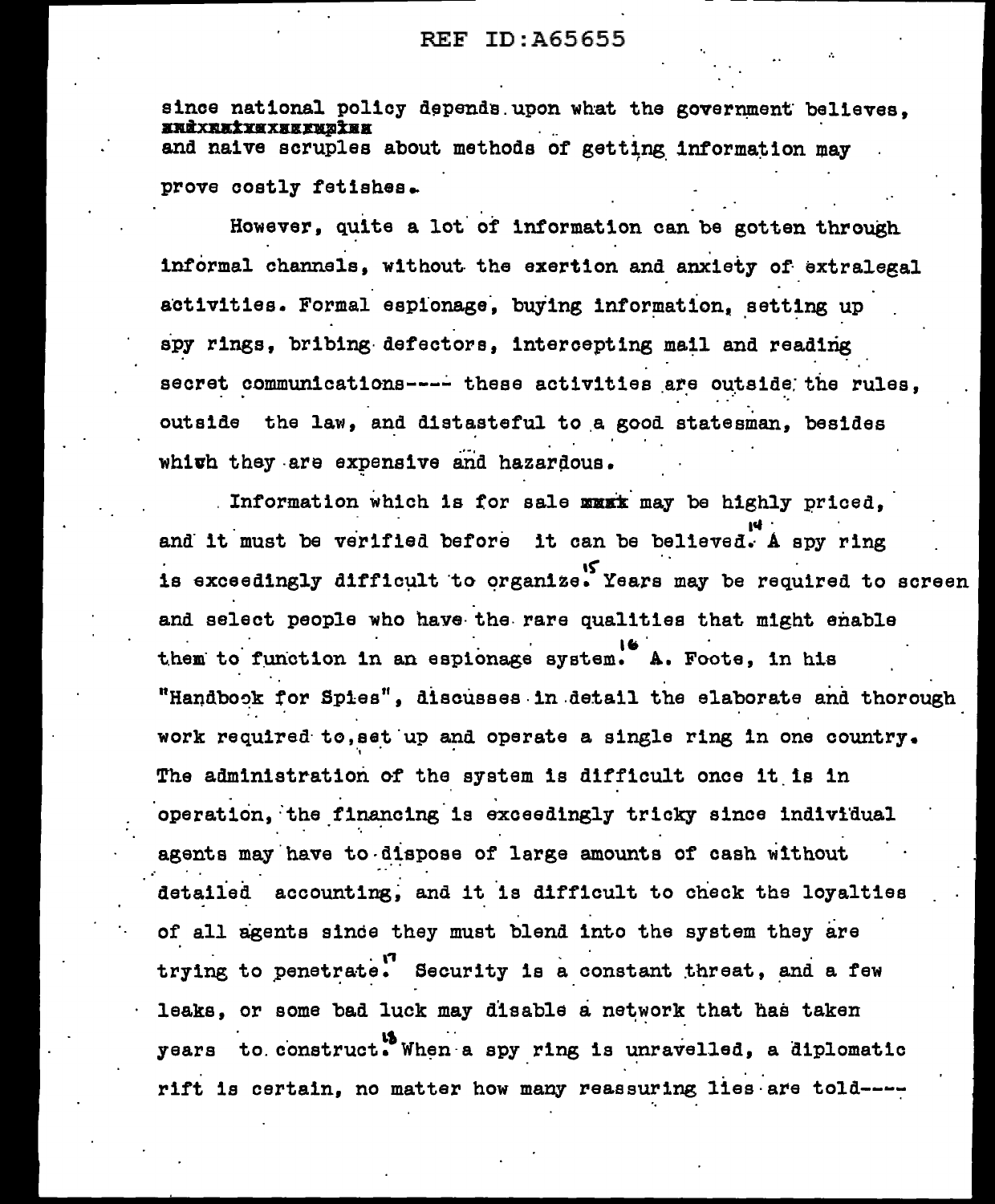thus even if the espionage system fails completely, the statesman cannot wash his hands of it. Aside from the disgrace of being caught, the project will be regarded as a flop at home.

On the other hand, the information gotten through approved channels may be incomplete. One nation may cheat energetically while the other acts "by the rules". Then comes a day of reckoning when a shocked nation is presented with some convincing evidence which it must act on, diplomatic rift or no.<sup>20</sup>

Igor Gouzenko, the Russian code clerk who chose the West in 1945, provided just such a bitter lesson by his revelations about Russian espionage in Canada. From 1941 onwards, the Soviet had been considered and treated as an ally and "friendly" power, and altercations in eastern Europe were played down on the premise that wartime cooperation still existed and must be preserved. Belatedly, the Russian intentions and organization exposed and documented, we began·our new role in the uninterrupted idealogical war.

Gouzenko<sup>t</sup>s defection and the chill that followed it did not alienate Russia from the West. Their policy was already formed and in operation, the West was simply blind to it, partly by deliberate optimism, and partly through lack of information. The facts about the Red spy network were not availatle through normal channels for obvious reasons. Except for Gouzenko's defection, the net might have spread and functioned, unrecognized, while the West forced themselves to recurring declarations of sincerity, friendship, and high principle. The rules of peace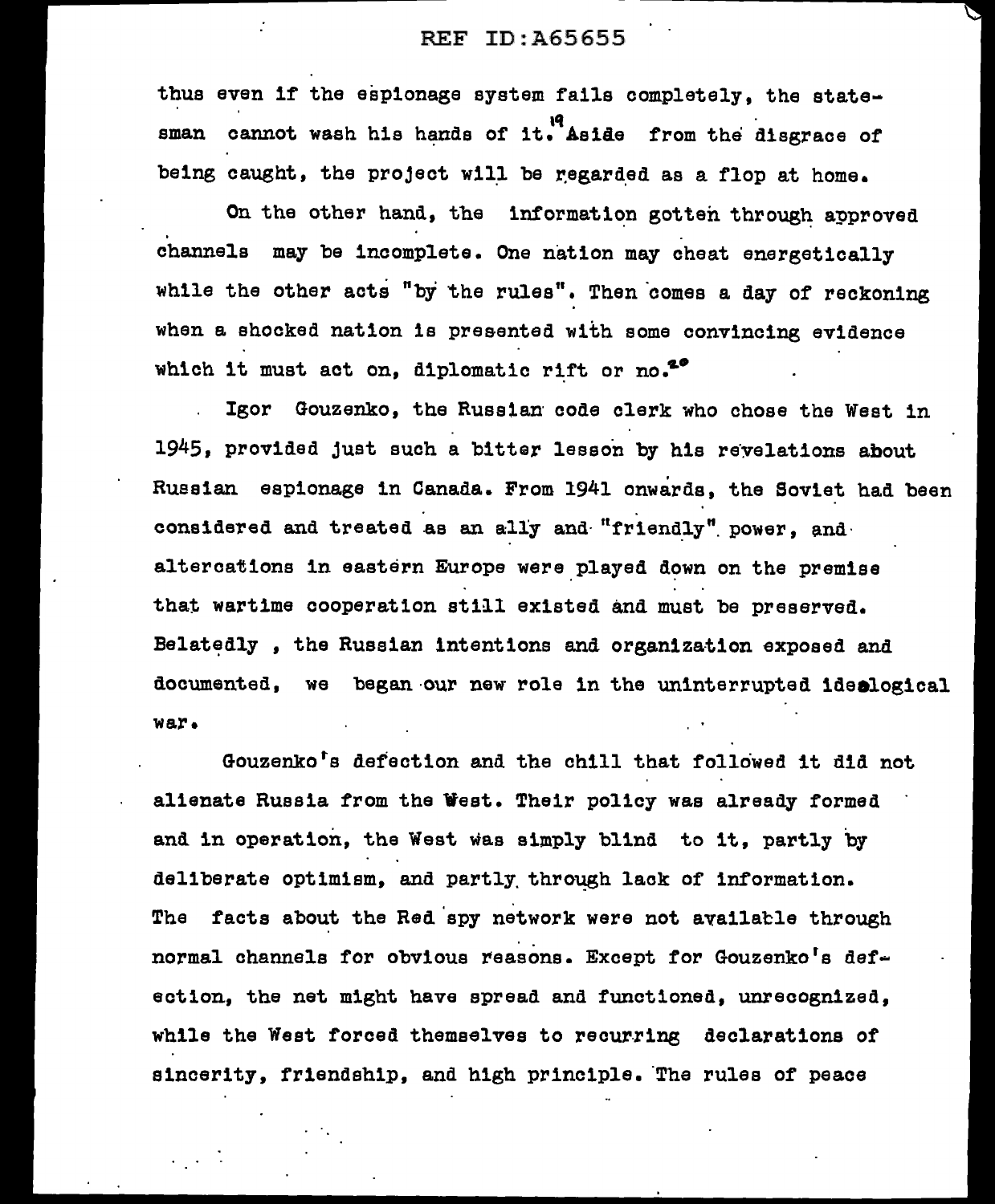had changed, the stakes were different, not coexistence but conquest, therefore both sides had to play differently.<sup>T</sup>

A post mortem implication of the episode is that. while. Gouzenko's defection was a phenomenal stroke of luck. if the West had been interfested in Russian comint, and had continuously, through the war and afterwards, hammered at the Russian codes and read some of the messages that Gouzenko was sending, we might have known about the espionage ring before his defection---- or even better, might, from comint, have been able to see the Russian plan in its formative period, and done something to disable ixx the net and thwart the Red design before it had matured.

Gouzenko's defection spelled the end of a boom period of Soviet initial espionage. unfortunately too late to prement the transfer of much of the vital atomic information and material that enabled the USSR to build its own A-bombs, and the true nature of Sovietn alliance was exposed too late to enable interference in the annexation of eastern Europe. The history and effect of Red espionage and politics could be different today----for the xkxx sake of a successful cryptanalytic effort.<sup>7</sup>

 $\mathcal{E}_{\mathbf{A}}$ 

<sup>†</sup> It was symptomatic of the political climate of the time that Mr. King ( Canadian Prime Minister) not only refused to deal with Gouzenko and his papers but recommended that the young cipher clerk return to his embassy. "I thought he should be told,"<br>Mr. King reported later to the House of Commons, "to go back to the embassy with the papers he had in his possession... What I felt most important was to see that nothing should be done which would cause the Russian Embassy to believe that Canada had the least suspicion of anything which was taking place there..." Gouzenko did not follow the advice of the prime minister. 22

It was not considered gentlemanly to spy on allies while there were Germans and Japanese to be spied on.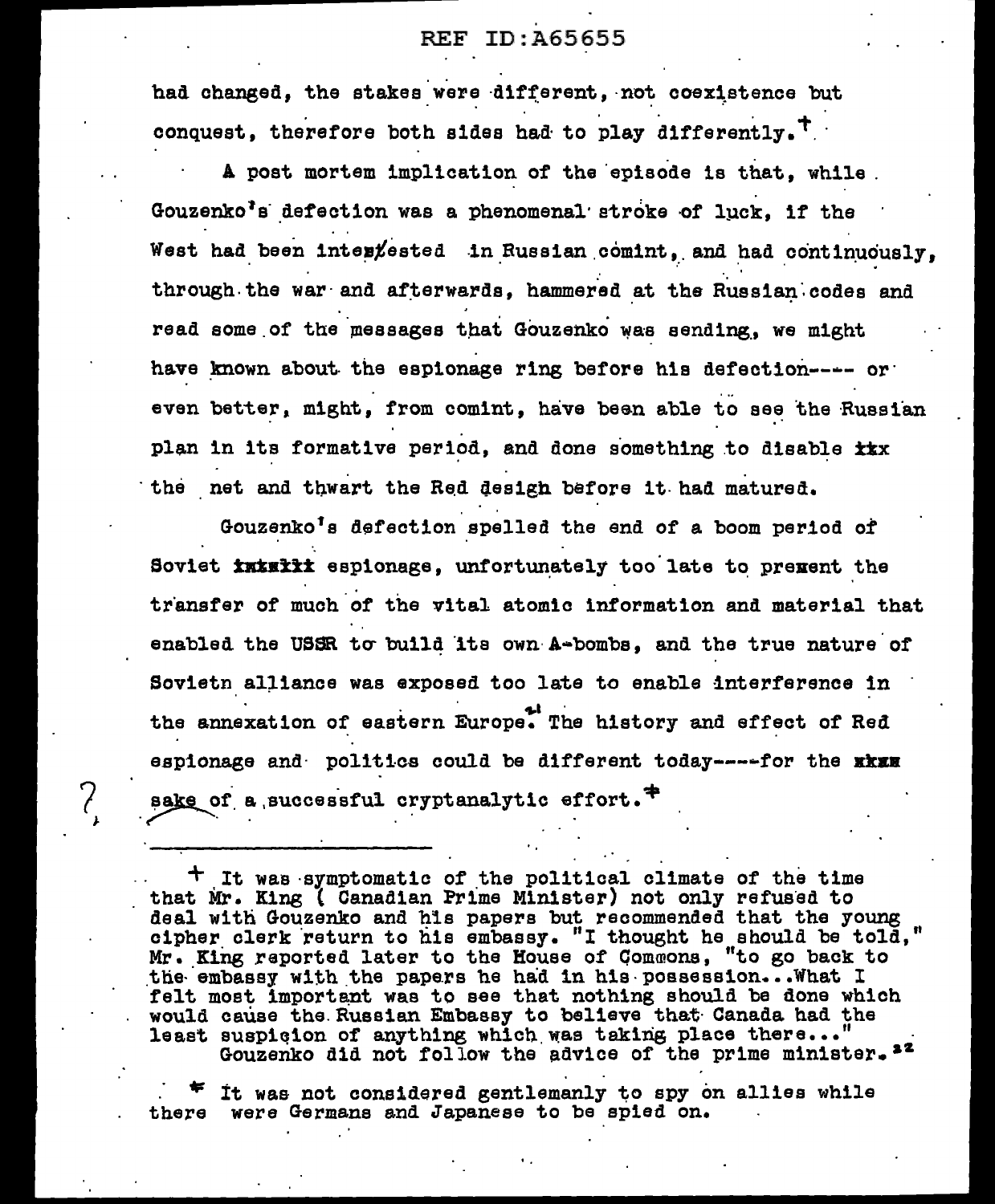The American Tourist

The U.S. . in considering a policy of formal espicange. is immediately confronted with a serious fundamental problem. The Soviet is walled off from the rest of the world by its security system. Much agent intelligence must take place in bordering aatellite or neutral countries in the orient, near east, and Europe. For a diverse problem like this, the backbone of a good agent system is a supply of people who can blend. into a target country. and. like a pickpocket. work undetected and without drawing attention. This implies suitable physical appearance, perfect command of the language and dialect, experience and savoir faire in adapting to the country, knowledge of minutae. of local politics and history, the ability to play a role, and a rare quality of mind that makes an "agent" sere plus unquestionable loyalty.<sup>4</sup> Unfortunately, native born americans who fill this bill are rather rare. Many americans with suitable foreign backgrounds, travel and education, are barred from secret work by security policies which exclude people with foreign backgrounds. Foreign nationals can be hired for this work, but the security problem is very sensitive. The average educated american, with proper intellectual and loyalty qualifications, has an unmistakeable stamp to his speech and personality which permanently disqualifies him for this kind of work.

+ Spy rings seldom succeed for long, principally because they must operate in the opponent's territory. Arrests, defections, and disintegration of painfully constructed nets are the norm, and once the counter espionage agents identify a spy, surveillance and interrogations can be used in not only to unravel the chain of people, but also to establish what kind of information, and how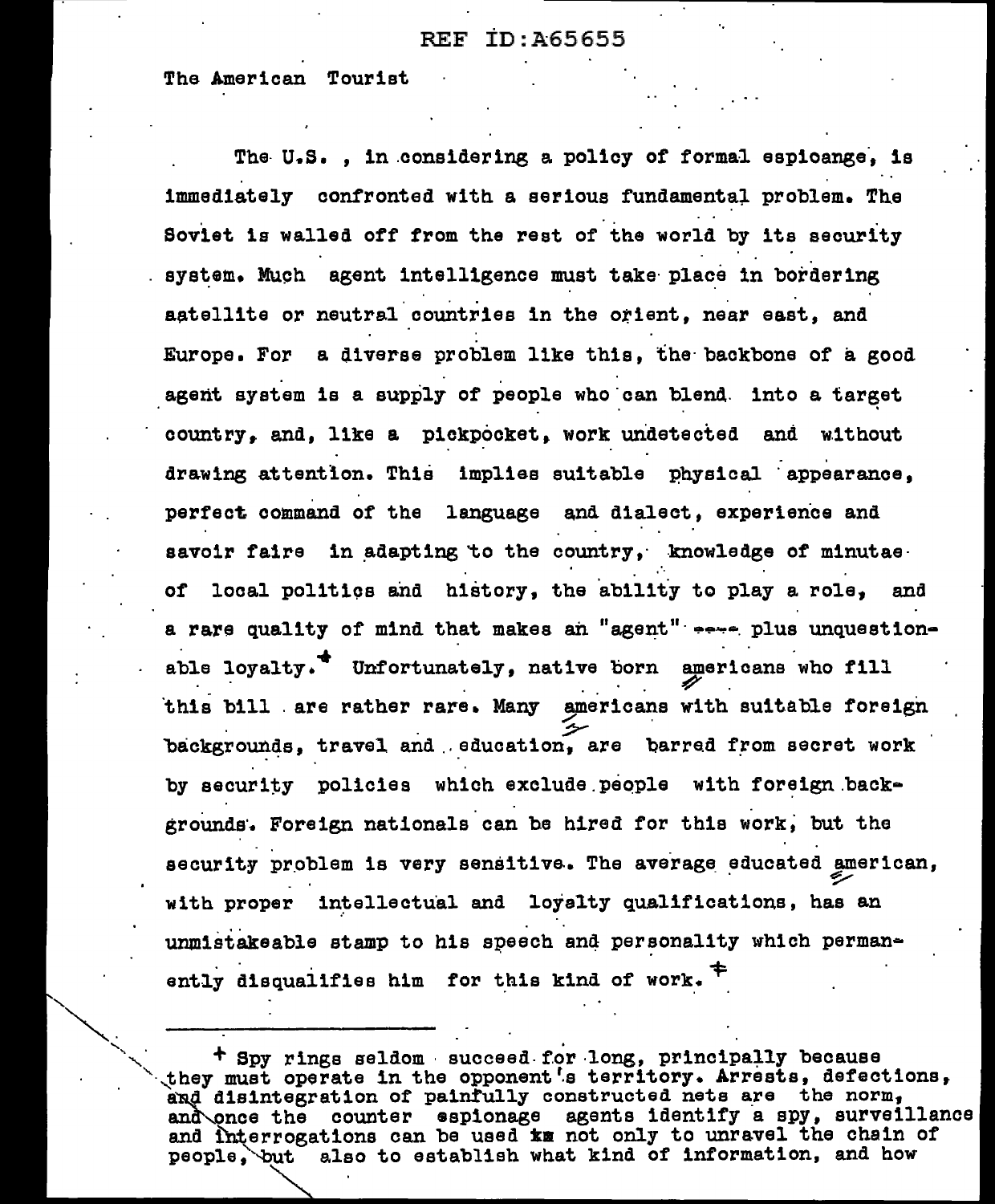as has been passed over to the enemy. By way of contrast, comlnt activities may be pereued for decades without the target country ever being certain of how far its communications channels<br>have been penetrated.<sup>34</sup>

 $\tau$  During World War II, American spies, after completing their training in the U.S., were frequently rejected by the British SAB at Pemberly, as unsuitable.25

In addition, merely in coordinating the information gathered from any sources, an intimate knowledge of European. mideastern and eastern history and politics and personalities is required to make intelligence out of-a complex of uncertain .... and incomplete details. However, sophist1eated and ~borough understanding of history and international · politics is not in fashion in our technological society. A predominant number of good minds go into the exact sciences, and business, and other marketable channels, and considering our recent · emergence as a major factor in international affairs, and the long experience of our allies and opponents, it may be some time before we develop a Weltanschaung which will enable us to meet the competition  $extient$ in these fields. $^{27}$ 

By comparison. we are much better equipped for communications intelligence, because of our technology. Comint begins with intercepting signals and messages. Radio signals can be intercepted by putting a receiving station in the right place, and having an operator copy down the messages. Sending stations, ships, planes and submarines can be located by coordinating information from severa1 receiving stations. A thorough intercept system requires a vast outlay of equipment, and a large organization of people to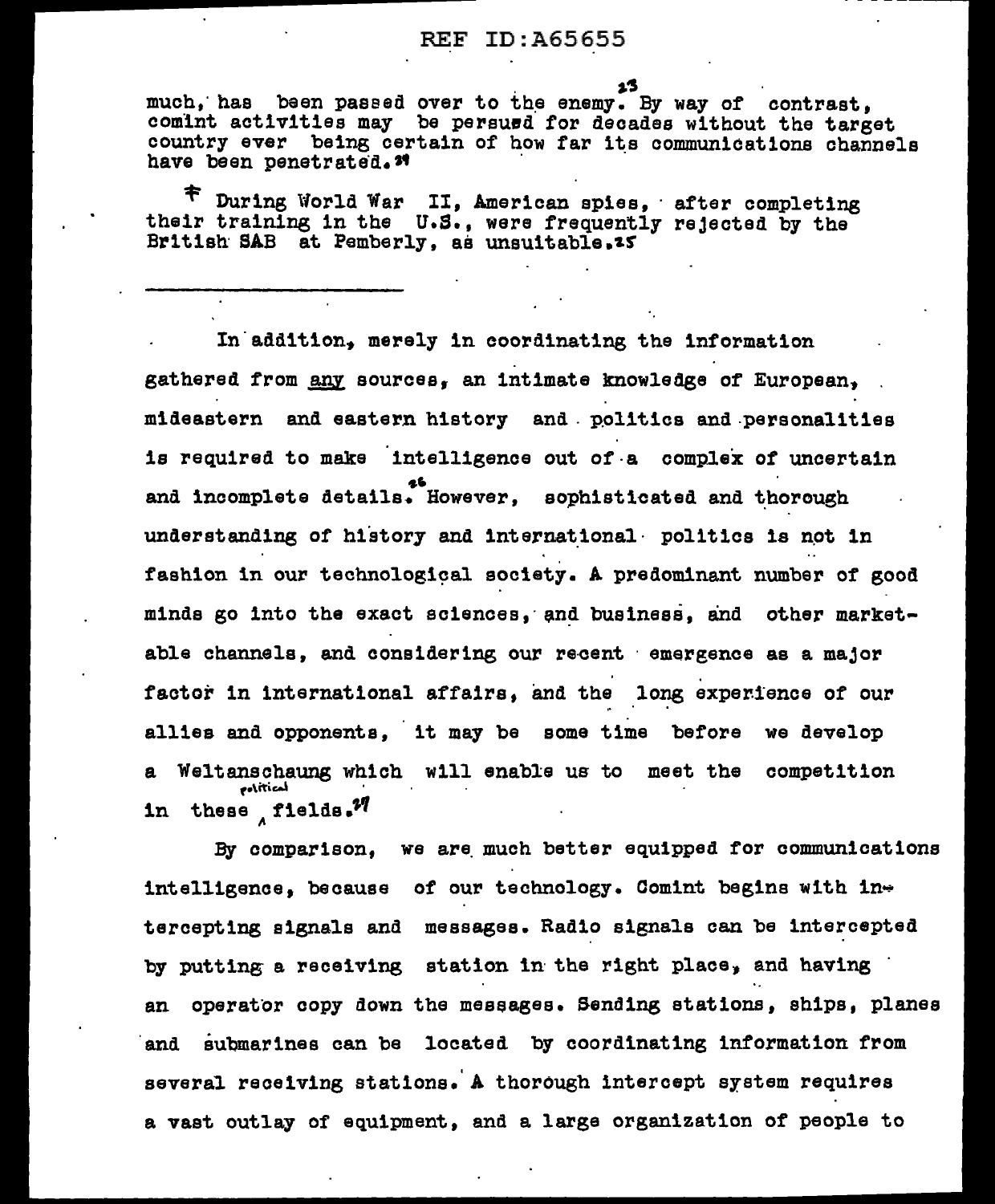operate, maintain and administrate the function, but many of the equipments and skills needed. are available in our electronics *:* industry.

The signals and messages, after they are intercepted and copied down, are sent to central organizations for analysis, where they are sorted into appropriate classes, according to sender, receiver, and other characteristics. Where possible, individual messages are read and translated.<sup>25</sup>

The work of "reading" the messages often involves "breaking" a code or cipher system, and this is the most difficult and uncertain part of the entire comint effort, and the most crucial. However, the task of gathering the information, the intercept phase. is much simpler and safer than the corresponding process in agent intelligence. The intercept operator need know nothing about the language or habits of the country he is monitoring, his job is specialized and can be quickly learned. The analyst who tries to "break" the message need not play the role of a foreign national, cryptanalysis is an exact science, all be it an uncertain one, and scientific methods and brainpower can be used to expedite it.<sup>30</sup>

Encipherment and **BEEKEK** systems of secret writing were used by the ancient Greeks in their political and military affairs. and since that time have recurred frequently in European history ${}^{5}$ 

'+-The German.Abwehr used comint methods to penetrate and unravel the famous Rote Kapelle ( Red Orchestra ) spy ring in Germany during World War II?"Direction finding techniques were used to isolate the houses from which coded messages were being sent. A raid cap-<br>. tured the radio operator and cryptographic materials. With the Russian keys known, other Rote Kapelle messages, which up to then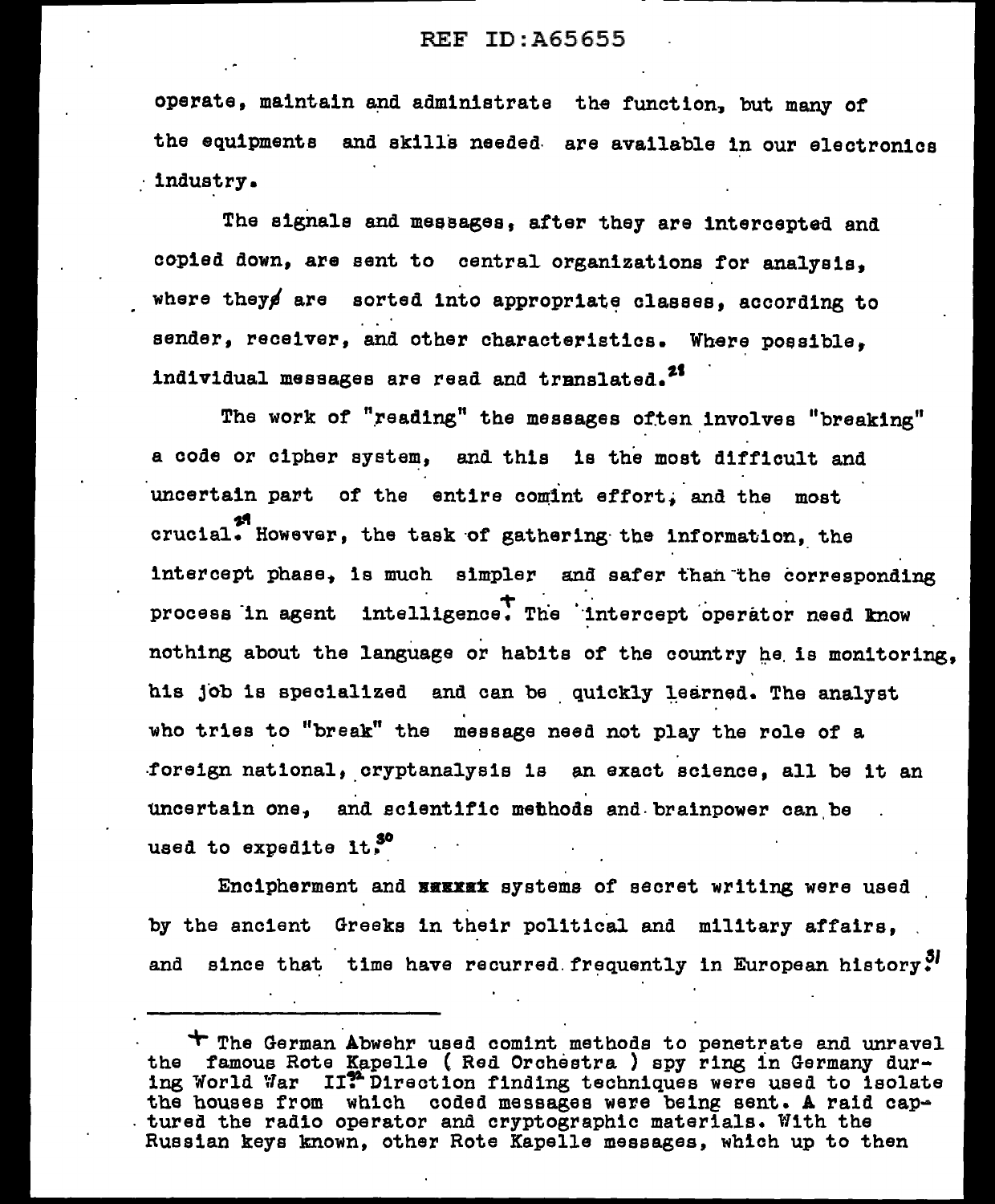had been insoluble, were deciphered, and the information contained in them was used to locate Rote Kapelle agents, and to verify their confessions after interrogation. 33

After the invention of the telegraph and wireless, great volumes of official communications could be quickly sent to all parts of the world. Remote activities could be controlled from a central point, and the modern state and military system is profoundly dependent upon a continuous flow of communications. 34

When secrecy in communications became important, new methods of encipherment which could provide security for large numbers of messages, were sought. Most codes and ciphers are "broken" by arranging and combining evidence from a large number of messages. Poe, in "The Gold Bug", and Yardley, in "The Black Chamber" show examples of how a cipher system displays characteristics after it has been used enough. For decades a long battle has been waged between cryptographers, to develop secure ciphers, and cryptanalysts, to find better methods and tools for breaking messages. 35

Modern cryptanalysis is characterized by a large amount of work done on a large amount of data, counting, searching, sorting, calculation, in general, information processing. Some parts of cryptanalysis require human insight and imagination. Other phases can be reduced to exact logical proceedures. 36

The advancing electronic technology in the U.S. has evolved equipment and skills which could. be applied to this mechanistic part of cryptanalytic work, and because of the speed of communications between the intercept point and the analytic center. much of the analysis and processing can be done within the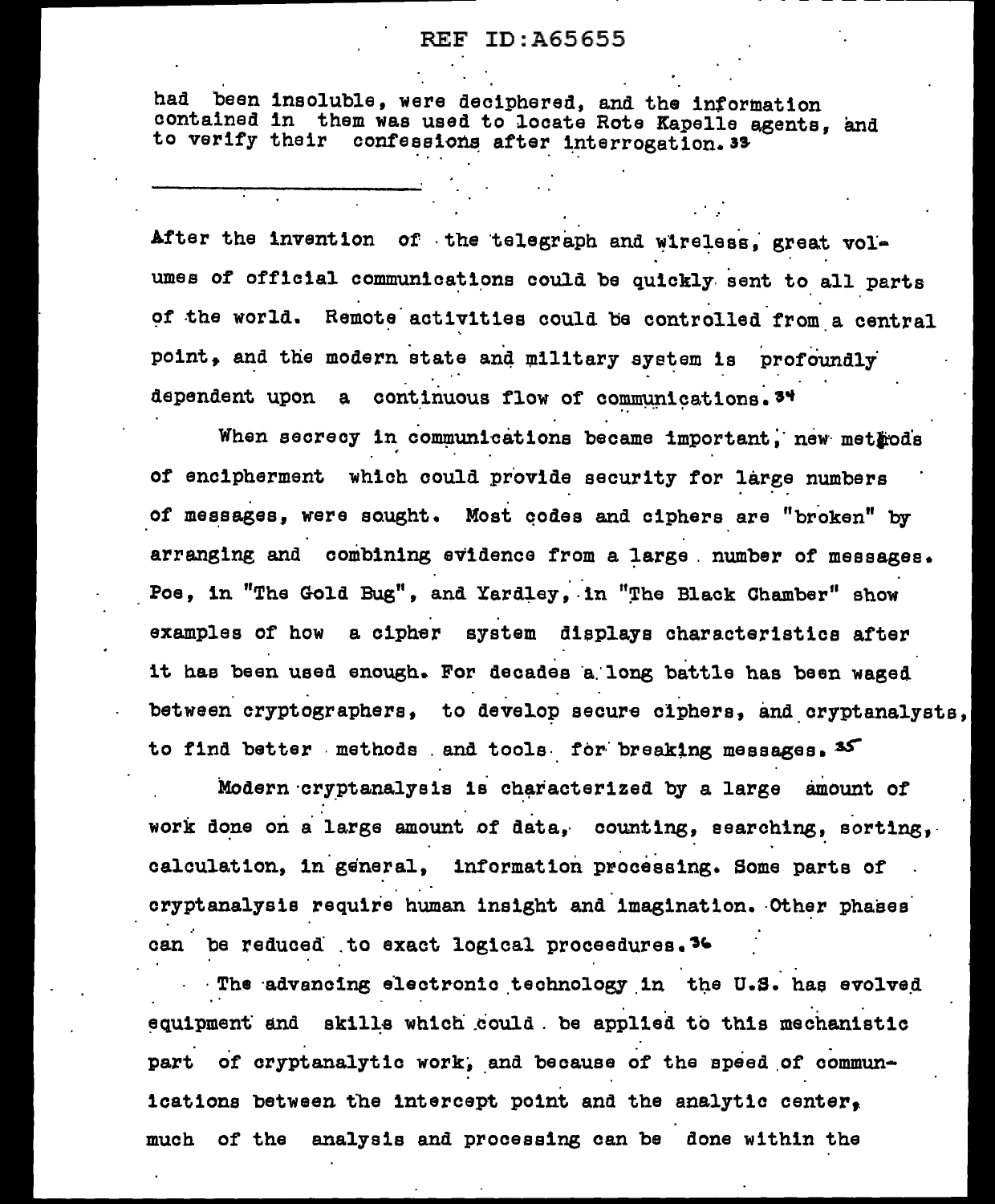continental U.S. with great advantages in security and staffing.  $37$ 

-- - ---------------

The U.S. resources in industry, technology and scientific manpower are greater and more accessible than our resources in trained intelligence agents, so any policy of formal espionage would have to consider not only our history of political inexperience, but also our future. position in the changing technological race.

Needle in the Haystack

Immediately before the Pearl Harbor attack in 1941. Signal Corps cryptanalysts were searching for a particular Japanese 3I<br>message, "East wind---rain", which was a battle signal. Although they had sufficient "Magic" intelligence to know a war was immenent, this message was ( allegedly) never found in time. This illustrates an important aspect of cryptanalysis  $x$  and comint, the element of luck.

Even where a cipher system has been broken, and messages can be read, a great volume of traffic may have to be labor mously processed before a few significant items are found. In other cases, critical messages can be isolated before they are solved. The famous Zimmerman telegram of World War I is an example of this. Because British Intelligence thought the transmission of German coded messages within Swedish diplomatic telegrams was especially important, certain of Ewing<sup>1</sup>s Room 40 colleagues gave this traffic their full attention, and this single message, when solved, was the catalyst which brought the U.S. into World War I. "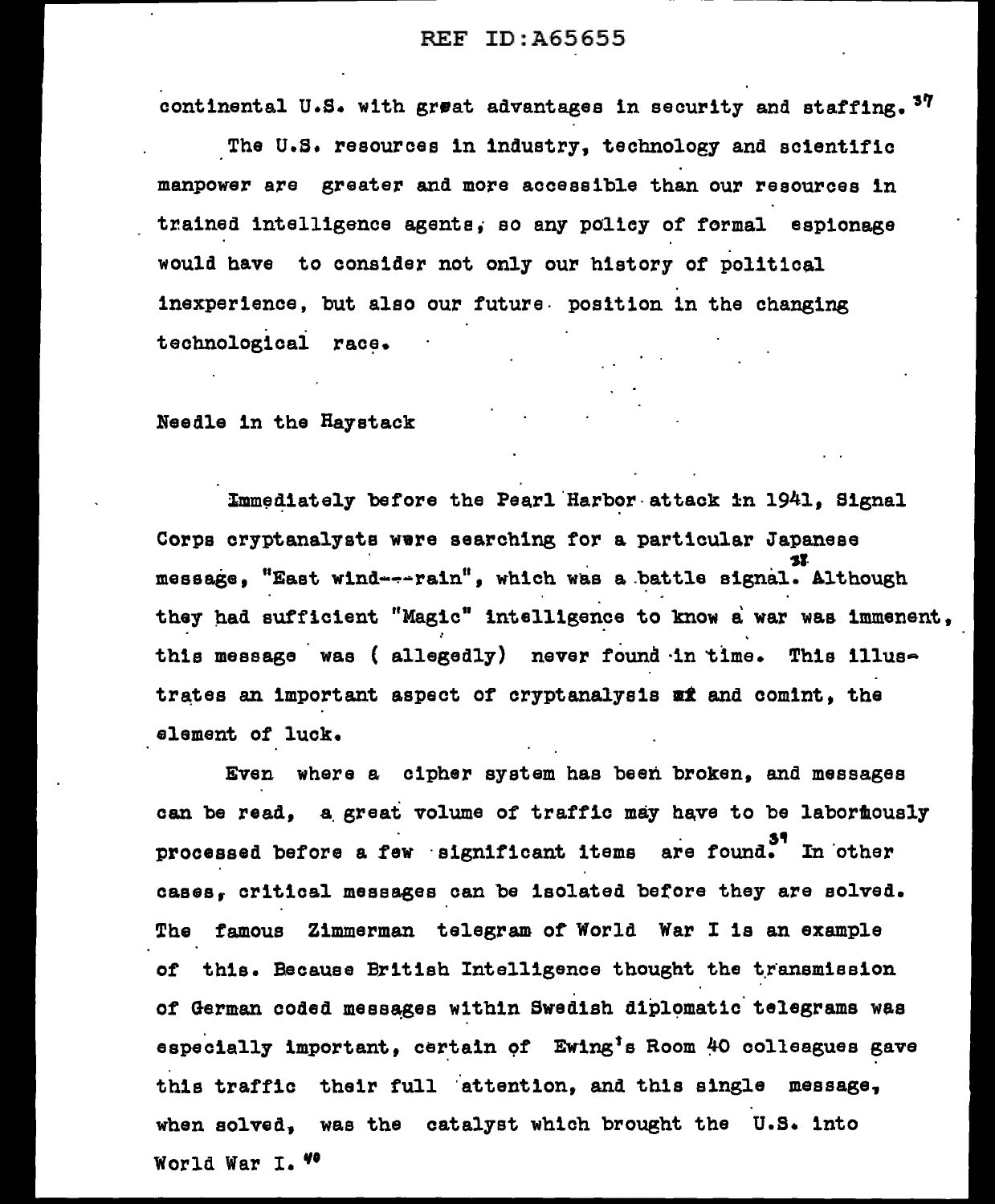Customarily. because of traditional differences between military and political groups, a target country may have a number of different cipher systems. The opposing cryptanalyst must review all these systems and decide which ones appear "breakable", and what kind of information can be derived from the messages. Some cipher systems are completely unsolveable. many are very stubborn and may be solved only by luck or brilliant insight, others give up easily but yield poor returns. Searching for a"break" into a system is analogous to prospecting. 1.e. looking in the right places, and recognizing clues. Once a system is broken, individual messages can usually be read by  $\frac{42}{\sqrt{2}}$ . This phase is called exploitation, and is analogous to mining operations once a rich lode has been discovered.

Countries change their cipher systema from time to time just as they change and improve their aircraft and other military instruments. Because complete 'overhaul is expensive, gradual .,., modification is conventional. The cryptanalyst, reading a system, euddebly finds it unreadable. He must quickly determine if it 1s radically new or just slightly different, and in this reanalysis, one of the most important factors is continuity, a knowledge of the history of the crypt system. A cryptanalyst follows changes in a cipher system like a broker follows fluctuating stocks, or a designer follows fashions, and this repetoire (frequently) enables him to evaluate a change much more quickly than the system was originally solved.

Unfortunately, this detailed knowledge of cryptographic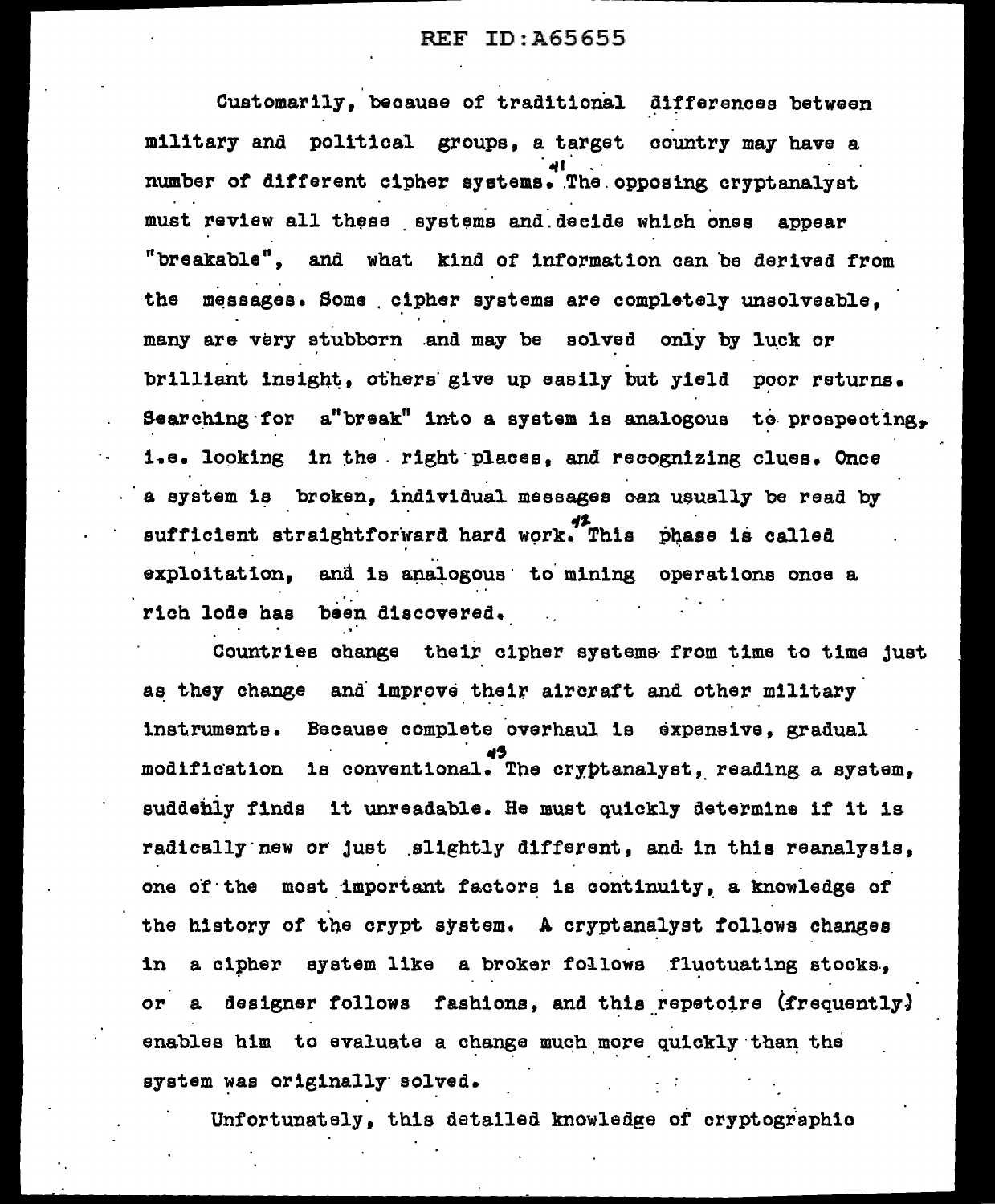history can be gotten only by a thorough and continuing cryptanalytic effort." Continuity once lost, is hard to g regain, like losing momentum on an icy hill.

In peacetime, political intelligence may be more topical than military communications, and the military cipher systems may not be used enough to provide much material for solution or exploitation. At such times when greater effort is directed at political and diplomatic communication channels, the military links must be persistently studied, even if the yield is small. because the continuity is needed to detect and analyze the usual increasing difficulties of the system.

In time of war, the volume of military communications changes sharply, many more messages are sent, and under wartime urgency, mistakes may be made. If military action disables normal communications, the wireless may carry an additional burden, and sooner or later, a break may occur.

Then the odds are more favorable to the cryptanalyst, providing he has the organization, special knowledge, material and trained personnel to react swiftly. In terms of modern warfare, much of the comint work can be done in the hinterlands, but a lapse of several years to develop and expand a comint organization may be too long.

T One of the hazards of agent intelligence is that abrupt military or police action may cut their lines of communications." Thus the agent system may be gathering information with no way of sending it. Many Red spy rings were overrun by the German military successes in Europe? The Rote Kapelle in Germany had trouble communicating its vital information to Moscow. The Swiss network was also cut off by arrests of its radio operators."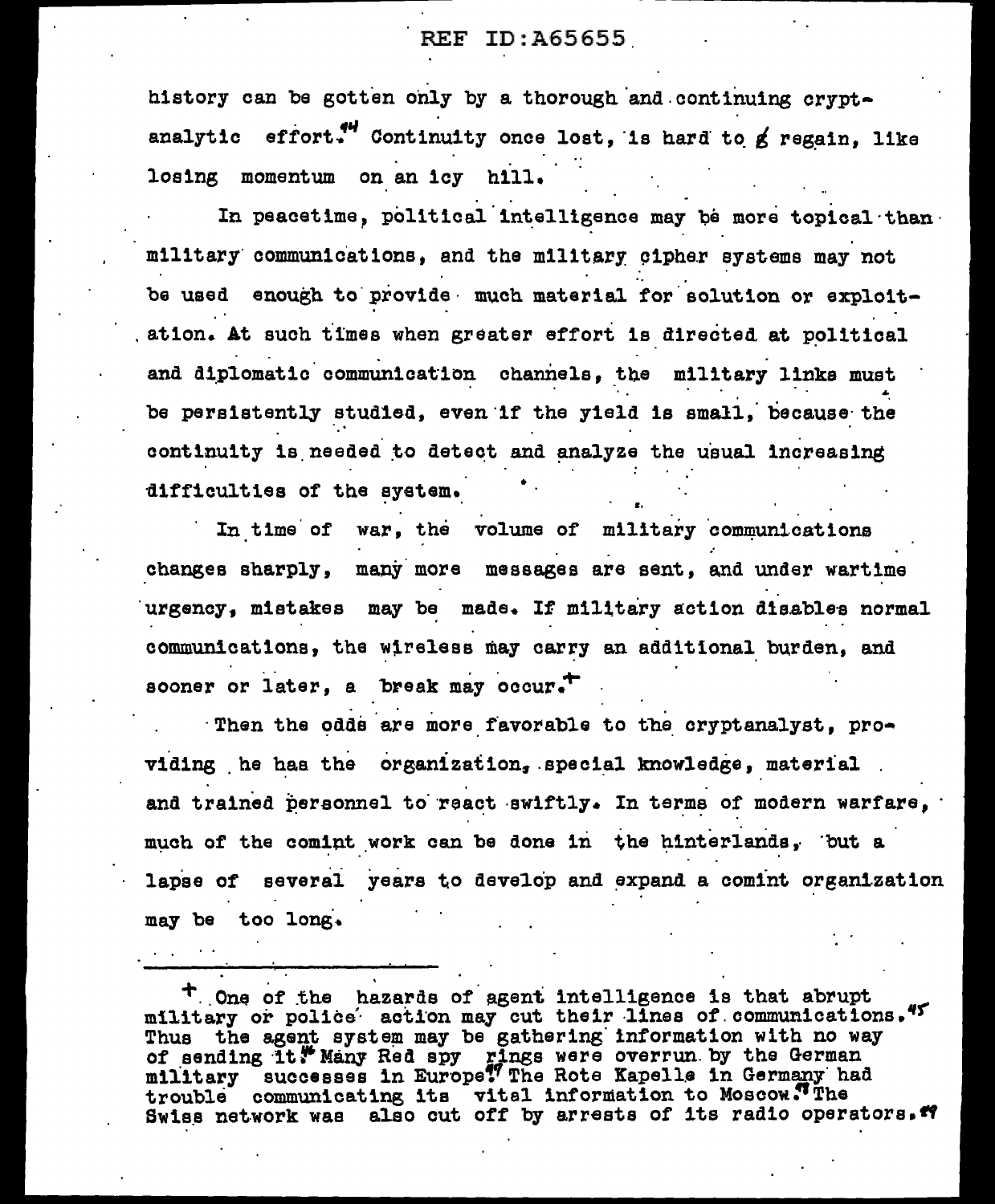Even during a limited or expanded military action, the diplomatic channels cannot be ignored, or the political implications of the end of the war may be misjudged, at some cost. At a time of extreme tension or immenent war, the most urgent mission for comint might be to pick up a battle signal at the the the "East wind- $-$ -rain" of 1941. There is only a slim chance that such a message could be found and solved in time, even if the crypt systems had . been opened up, however so much preparatory :·-; communication and direction is needed to get any large military project . under way, even in these days of "push button" warfare, that scraps of evidence might emerge in time. Furthermore, the position of the West would be stronger, even where atomic warfare agreements existed and were respected. if comint had, over a period of time, reved and weapon sites, numbers, and state of readiness mi inside the Soviet----and penetrated the Russian attitude toward their use.

The Hard. Facts

Razvedka, Russian intelligence and espionage, dictates a pragmatic ethic for modern Western diplomacy. Containment and the cold war depends on accurate, reliable intelligence, i.e. peaceful coexistence will be much easier to expedite if we know what is really going on inside the Soviet. Agent intelligence

t During the campaign in Africa, Rommel learned of British deployments and logistics through signal intelligence before a crucial battle at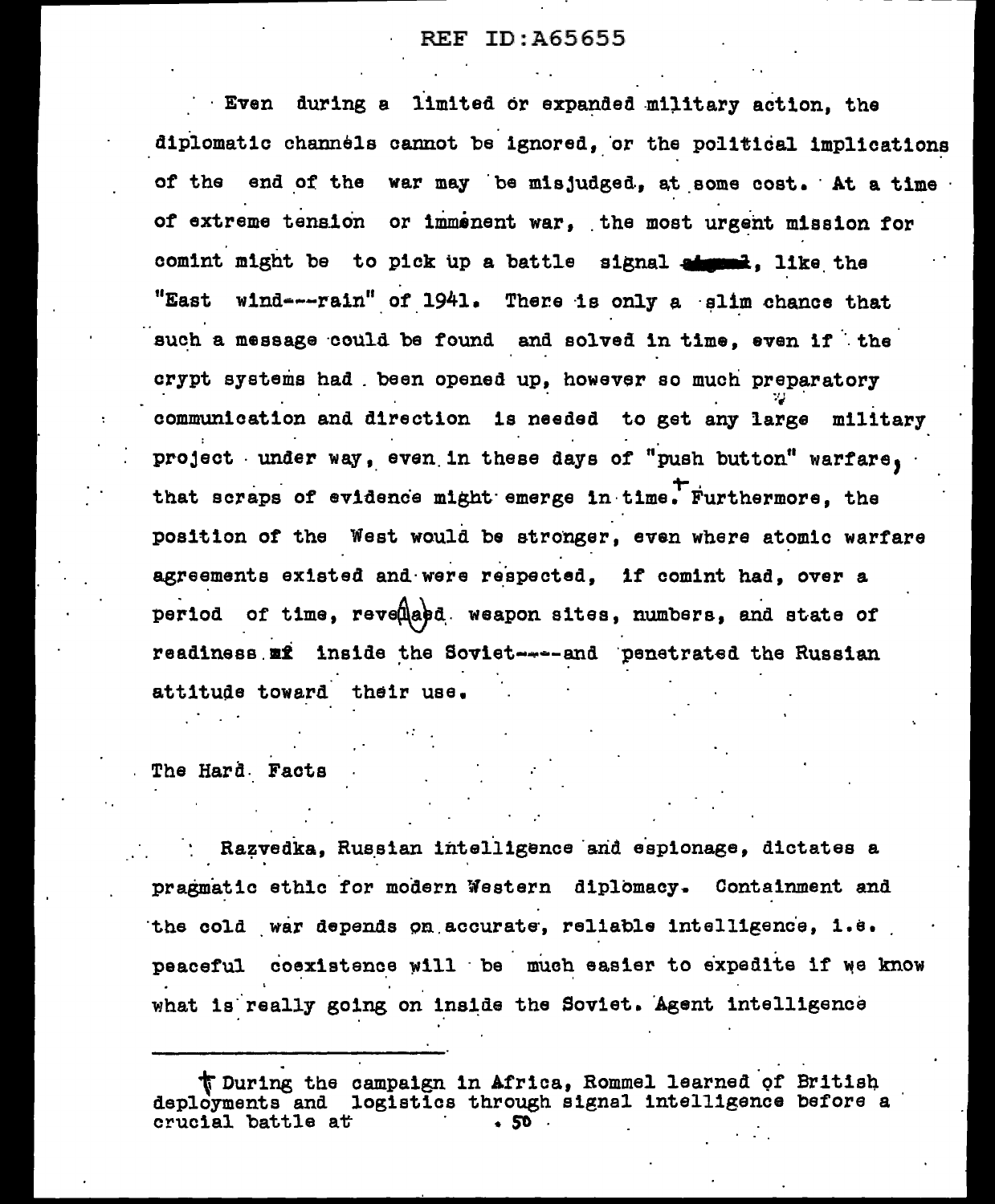and comint must both be pursued, since they use complementary sources and methods, and a continuing intelligence effort must be carried out in spite of fluctuations in the political barometer. The Russians have a long lead in experience and organization, and confidence based on success. We must play our best cards, our wealth, technology and industry, organized in the right direction, to gain the initiative.

One critical advantage of comint over agent intelligence in this struggle is the validity of the product. Agent reports maintant under the best conditions may be untrue, half true, or disorganized. It is difficult to take forceful action on vague information. A solved cryptogram carries the weight of exact legal evidence, it is an official communication which defines what the organization is really going to do. This is why a single . occurring message like the Zimmerman telegram, or in a sea of conflicting and unproved rumors, testimony and opinions, can be treated as a hard fact, and the history of nations turned around it.

Finally, any intelligence effort is uncertain and difficult, years of effort and expense may be in vain, and success may dissappear overnight, but failure should carry no stigma, and the rewards for winning are high.

+ In contrast to the West, the flow of people and information from Russia is meagre and guarded. Soviet security measures are effective in preventing infiltration of agents into Russia. Defectors and deserters can provide some currect intelligence, but it is rarely high level. The importance of Russian cable and radio communications as a source of intelligence is thereby increased.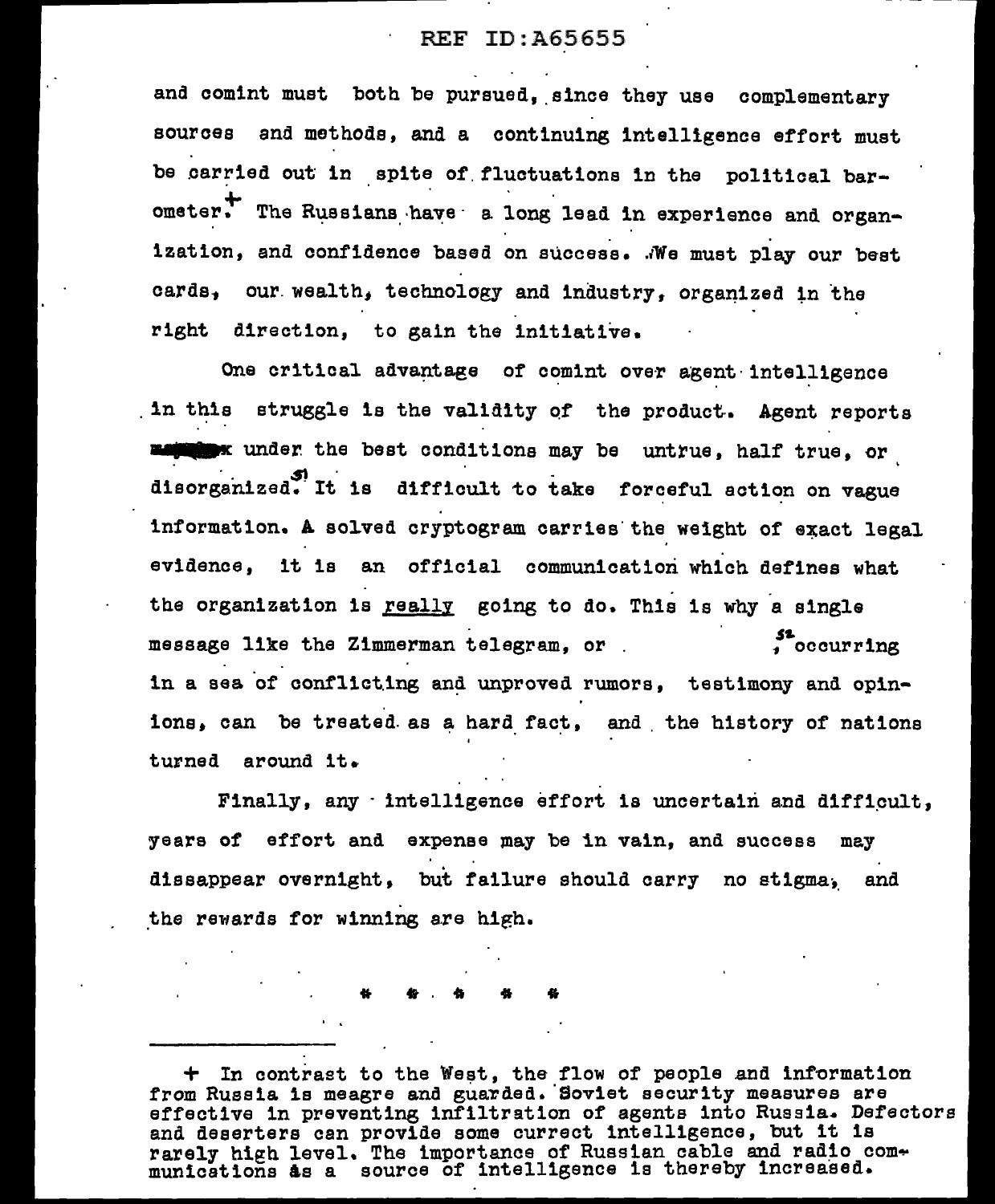#### Bibliography

Fletcher Pratt, Secret and Urgent(' Blue Ribbon Books,1939) W, James, The Eyes of the Navy (Methuen & Co, London, 1955) D.J.Dall1n, Soviet Espionage- (Yale Univ. Press, 1955) O.Heilbrun, The Soviet Secret Services (G.Allen & Unwin,1956) W.J.Morgan, Spies and Saboteurs (Victor Gallanez,London,1955) M. Bialogusk1, The Petrov Story (W. Heinemann Ltd, London, 1955) L.C.Moyzisch, Operation Cicero (Readers Union .Wingate, London, 52) Von Mellenthin, Panzer Attack Knute Rockne, Coaching Football H.O.Yardley, The Black Chamber ·H.L.Stimson, Memoirs Congress , Pearl Harbor Report

The Secret Post Office

Piease note that in some cases I do not have the books at  $\mathcal{L}^{\text{max}}$ hand, and therefore cannot properly complete the documentation.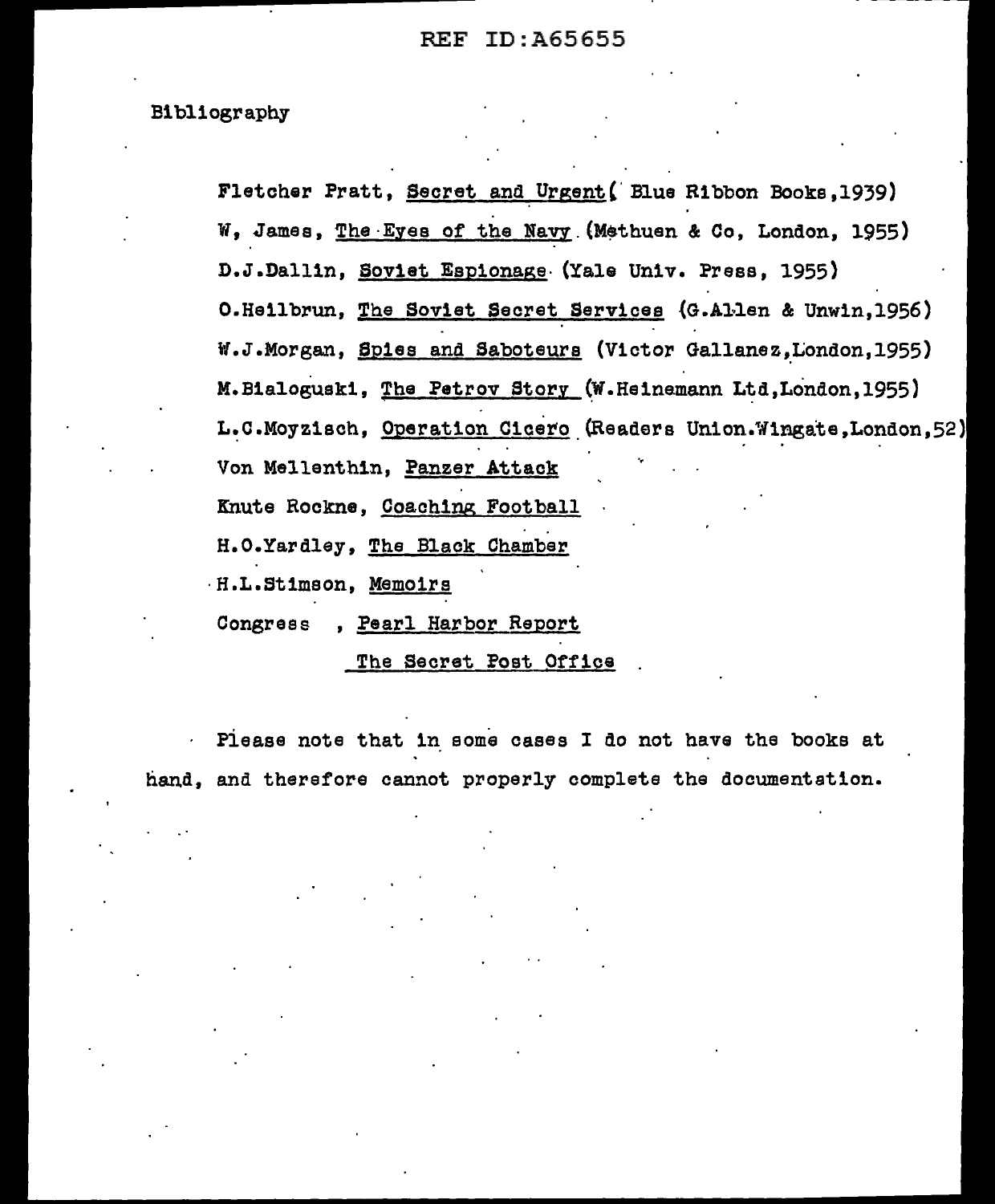## . REF ID: A656s's

|     | 1. Yardley, The Black Chamber, p.                    |
|-----|------------------------------------------------------|
|     | 2. Yardley, The Black Chamber, p.                    |
|     | 2'. Pratt, Secret and Urgent, p. 249.                |
|     | 3. James, The Eyes of the Navy, p. 38-42.            |
| 4.  | The Secret Post Office, B.                           |
| 5.  | Pearl Harbor Report, p.                              |
| б.  | Stimson, Memoirs, p.                                 |
| 7.  | James, The Eyes of the Mavy, p.70                    |
|     | 8. Moyzisch, Operation Cicero, p.40                  |
|     | 9. Pratt, Secret and Urgent, p.191                   |
| 10. | Dallin, Soviet Espionage, p.273                      |
| 11. | ibid. p.110                                          |
| 12. | ibid. p.406                                          |
|     | 13. Rockne, Coaching Football, p.                    |
| 14. | Moyzisch, Operation Cicero, p.39                     |
|     | Dallin, Soviet Espionage, p.485, p.452, p.449        |
| 15. | Heilbrun, The Soviet Secret Services, p.24           |
| XXX | Dallin, Soviet Espionage, p.5-14                     |
|     | 16. Bialoguski, The Petrov Story, p.132-133          |
|     | Dallin, Soviet Espionage, p.450, p.19-21, p.198-200. |
|     | 17. Dallin, Soviet Espionage, p.229-231              |
|     | Morgan, Spies and Saboteurs, p.115                   |
|     | 18. Dallin, Soviet Espionage, p.465                  |
|     | 19. ibid. p.294-299, p.303                           |
|     | 20. 1bid. p.289                                      |
|     |                                                      |

Bialogusk1, The Petrov Story, p.xiii-xvi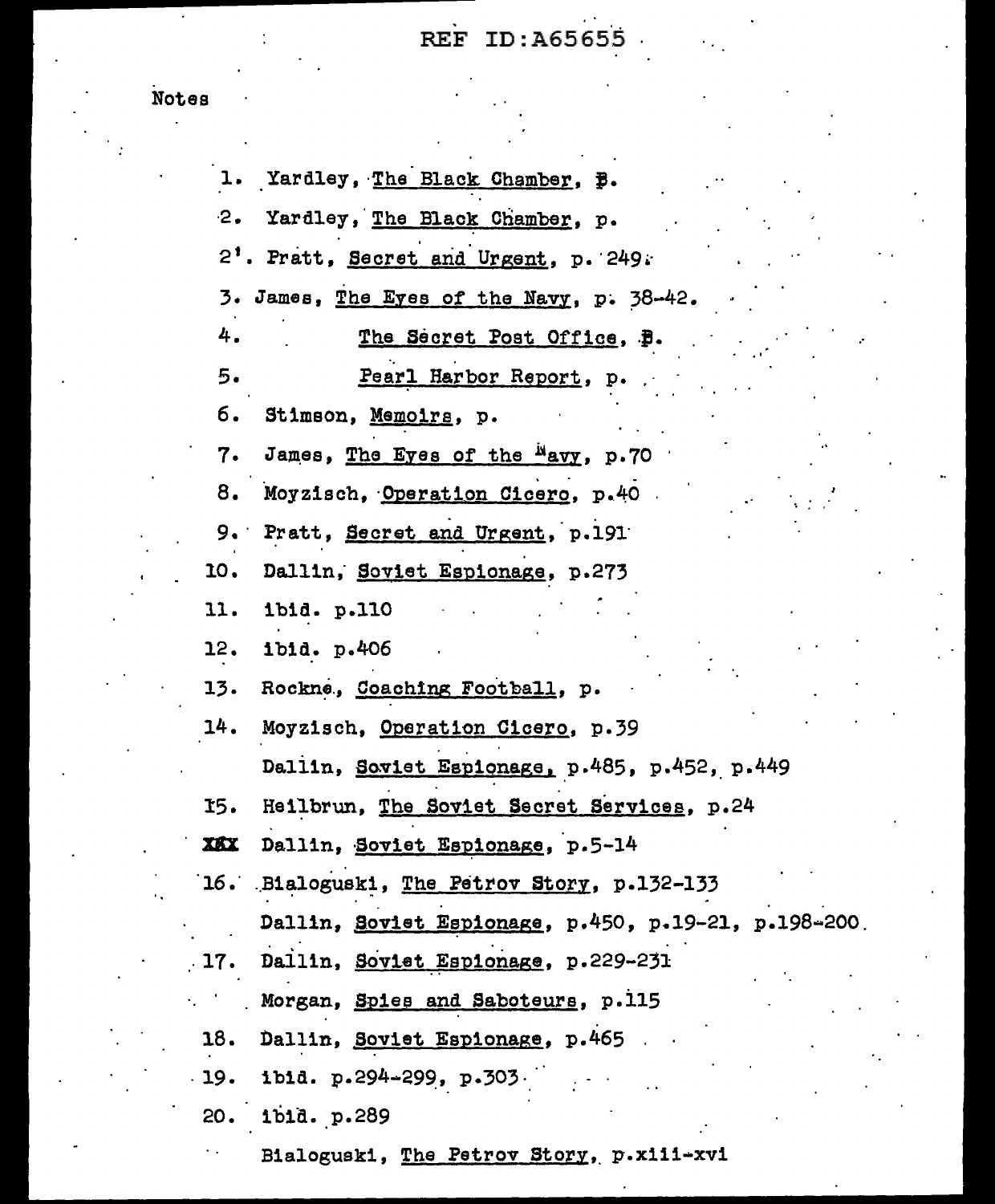$\overline{\phantom{a}}$ 

 $\ddot{\phantom{0}}$ 

 $\ddot{\phantom{0}}$ 

 $\overline{\phantom{a}}$ 

 $\ddot{\phantom{1}}$  .

 $\sigma_{\rm c}$ 

| 21.       | Dallin, Soviet Espionage, p.471                       |
|-----------|-------------------------------------------------------|
| 22.       | ibid. p.290                                           |
| 23.       | ibid. p.254.                                          |
| 24.       | 1bid. p.298                                           |
|           | Pratt, Secret and Urgent, p.233                       |
| 25.       | Morgan, Spies and Saboteurs, p.14                     |
|           | 26. Moyzisch, Operation Cicero, p.203-205             |
|           | Dallin, Soviet Espionage, p.494, p.499                |
|           | Pratt, Secret and Urgent, p.233                       |
|           | James, The Eyes of the Navy, p.x11-xvi                |
|           | Heilbrun, pzz5x36 The Soviet Secret Services, p.35-36 |
| 27.       | Heilbrun, The Soviet Secret Services, p.154           |
| <b>28</b> | Dallin, Soviet Espionage, p.vii-viii                  |
| .28.      | James, The Eyes of the Navy, p.28-31                  |
| 29.       | Pratt, Secret and Urgent, p.15-16                     |
| 30.       | ibid. p.83                                            |
| 31.       | ibid. p.40                                            |
| 32.       | Dallin, Soviet Espionage, p.154                       |
|           | 33. ibid. p.254                                       |
|           | 34 Pratt, Secret and Urgent, p.190, p.163             |
|           | 35. James, The Eyes of the Navy, p.136-154            |
|           | 36. Pratt, Secret and Urgent, p.12                    |
|           | 37. special, see note.                                |
| 38.       | Pearl Harbor Report                                   |
|           | 39. James, The Eyes of the Navy, p.30-31              |
|           | Pratt, Secret and Urgent, p.80-81                     |

 $\frac{1}{2}$